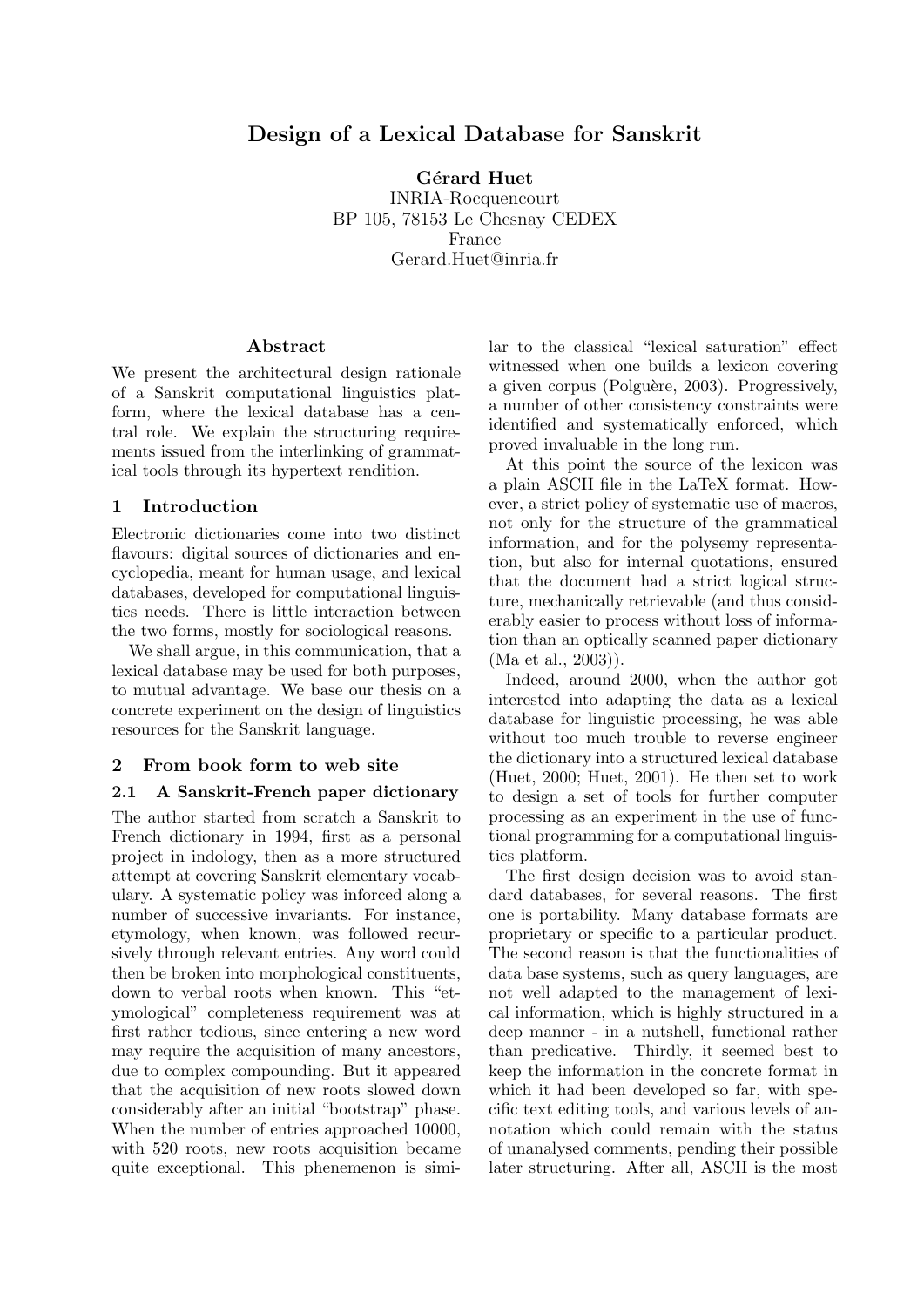portable format, large text files is not an issue anymore, parsing technology is fast enough to make compilation times negligible, and the human ease of editing is the really crucial factor – any tool which the lexicographer has to fight to organise his data is counter-productive.

A detailed description of this abstract syntax is available as a research report (Huet, 2000), and will not be repeated here. We shall just point to salient points of this abstract structure when needed.

# 2.2 Grinding the abstract structure

The main tool used to extract information from this data-base is called the grinder (named after the corresponding core processor in the Word-Net effort (Miller, 1990; Fellbaum, 1998)). The grinder is a parsing process, which recognizes successive items in the data base, represents them as an abstract syntax value, and for each such item calls a process given as argument to the grinder. In other words, grind is a parametric module, or functor in ML terminology. Here is exactly the module type grind.mli in the syntax of our pidgin ML:

```
module Grind : functor
  (Process : Proc.Process_signature)
  -> sig end;
```
with interface module **Proc** specifying the expected signature of a Process:

```
module type Process_signature = sig
value process_header :
 (Sanskrit.skt * Sanskrit.skt) -> unit;
value process_entry :
Dictionary.entry -> unit;
value prelude : unit -> unit;
value postlude : unit -> unit;
end;
```
That is, there are two sorts of items in the data base, namely headers and entries. The grinder will start by calling the process prelude, will process every header with routine process\_header and every entry with routine process\_entry, and will conclude by calling the process postlude. Module interface Dictionary describes the dictionary data structures used for representing entries (i.e. its abstract syntax as a set of ML datatypes), whereas module Sanskrit holds the private representation structures of Sanskrit words (seen from Dictionary as an abstract type, insuring that only the Sanskrit lexical analyser may construct values of type skt).

A typical process is the printing process Print dict, itself a functor. Here is its interface:

### module Print\_dict : functor (Printer:Print.Printer\_signature) -> Proc.Process\_signature;

It takes as argument a Printer module, which specifies low-level printing primitives for a given medium, and defines the printing of entries as a generic recursion over its abstract syntax. Thus we may define the typesetting primitives to generate a T<sub>E</sub>X source in module Print\_tex, and obtain a TEX processor by a simple instanciation:

## module Process\_tex = Print\_dict Print\_tex;

Similarly, we may define the primitives to generate the HTML sources of a Web site, and obtain an HTML processor Process\_html as:

```
module Process_html = Print_dict Print_html;
```
It is very satisfying indeed to have such sharing in the tools that build two ultimately very different objects, a book with professional typographical quality on one hand, and a Web site fit for hypertext navigation and search, as well as grammatical query, on the other hand<sup>1</sup>.

# 2.3 Structure of entries

Entries are of two kinds: cross-references and proper lexemes. Cross references are used to list alternative spellings of words and some irregular but commonly occurring flexed forms (typically pronoun declensions). Lexeme entries consist of three components : syntax, usage, and an optional list of cognate etymologies in other indoeuropean languages.

The syntax component consists itself of three sub-components: a heading, a list of variants, and an optional etymology. The heading spells the main stem (in our case, the so-called weak stem), together with a hierarchical level. At the top of the hierarchy, we find root verbs, non-compound nouns, suffixes, and occasional declined forms which do not reduce to just a cross reference, but carry some usage information. Then we have subwords, and subsubwords, which may be derived forms obtained

<sup>1</sup> http://pauillac.inria.fr/~huet/SKT/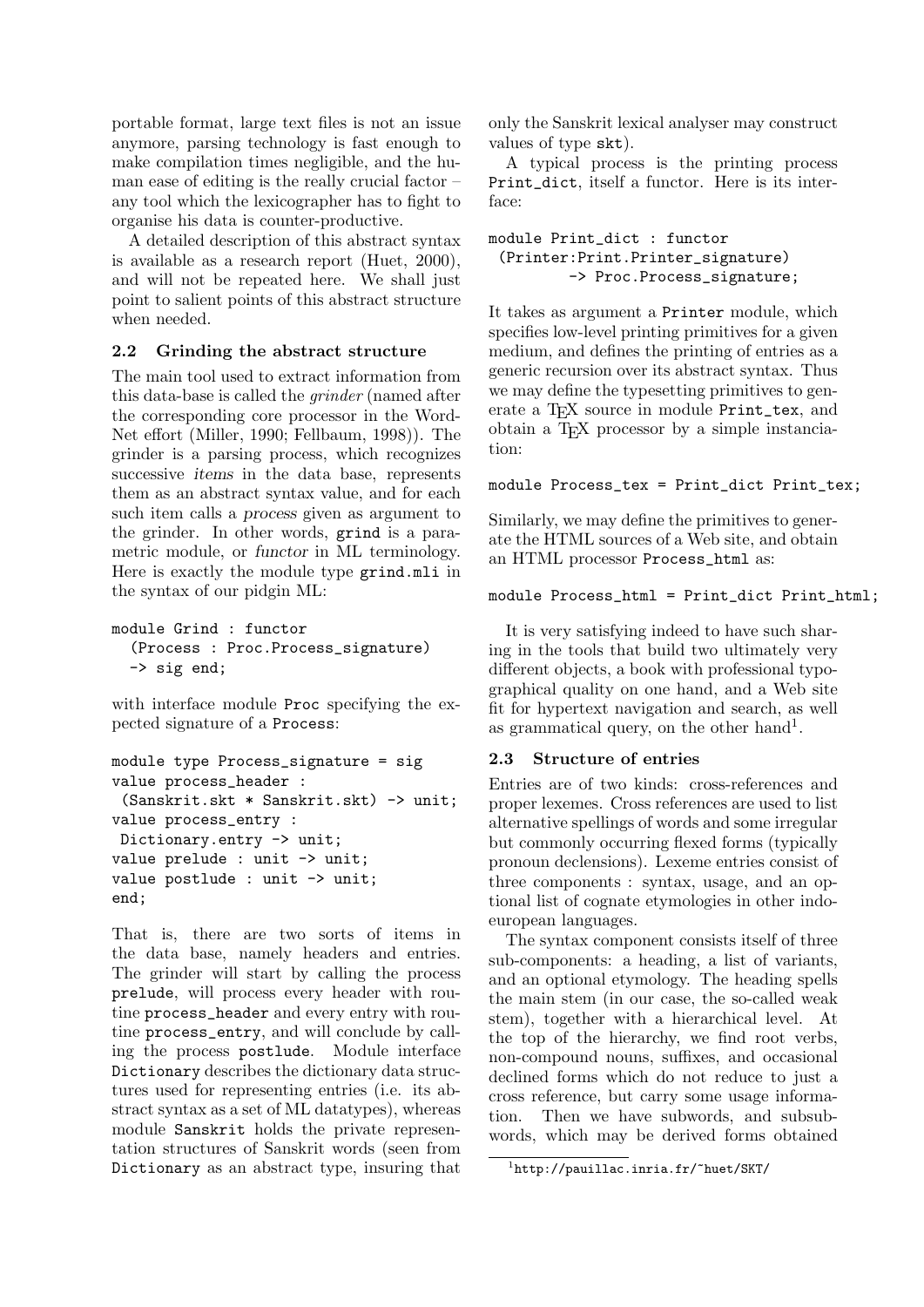by prefixing or suffixing their parent stem, or compound nouns.

Other subordinate entries are idiomatic locutions and citations. Thus we have a total of ten sorts of entries, classified into three hierarchical levels (to give a comparison, the much more exhaustive Monier-Williams Sanskrit-to-English dictionary has 4 hierarchical levels).

Let us now explain the structure of the usage component of our entries. We have actually three kinds of such usage structure, one corresponding to nouns (substantives and adjectives), another one corresponding to verbs, and still another one for idiomatic locutions. We shall now describe the substantives usage component, the verbs one being not very different in spirit, and the idioms one being a mere simplification of it.

The usage structure of a substantive entry is a list of meanings, where a meaning consists of a grammatical role and a sense component. A role is itself the notation for a part-ofspeech tag and an optional positional indication (such as 'enclitic' for postfix particles, or 'iic' [in initio composi] for prefix components). The part-of-speech tag is typically a gender (meaning substantive or adjective of this gender), or a pronominal or numeral classifier, or an undeclinable adverbial role, sometimes corresponding to a certain declension of the entry. The thematic role 'agent' is also available as tag, typically for nouns which may be used in the masculine or the feminine, but not in the neuter. This results in a fairly flexible concrete syntax at the disposal of the lexicographer, put into a rigid but rigorous structure for computational use by the data base processors.

The sense component is itself a list of elementary semantic items (representing polysemy), each possibly decorated by a list of spelling variants. Elementary semantic items consist in their turn of an *explanation* labeled with a *classi*fier. The classifier is either 'Sem', in which case the explanation is to be interpreted as a substitutive definition, or else it is a field label in some encyclopedic classification, such as 'Myth' for mythological entries, 'Phil' for philosophical entries, etc., in which case the explanation is merely a gloss in natural language. In every case the explanation component has type sentence, meaning in our case French sentence, since it applies to a Sanskrit-to-French bilingual dictionary, but here it is worth giving a few additional comments.

We remark that French is solely used as a semantic formalism, deep at the leaves of our entries. Thus there is a clear separation between a superstructure of the lexical database, which only depends on a generic dictionary structure and of the specific structure of the Sanskrit language, and terminal semantic values, which in our case point to French sentences, but could as well point to some other language within a multilingual context, or a WordNet-like (Fellbaum, 1998) pivot structure.

The strings denoting Sanskrit references are traeted in a special way, since they determine the hypertext links in the HTML version of the dictionary. There are two kinds of possible references, proper nouns starting with an upper case letter, and common nouns or other Sanskrit words. For both categories, we distinguish binding occurrences, which construct HTML anchors, and used occurrences, which construct the corresponding references. In order to discuss more precisely these notions, we need to consider the general notion of scoping. But before discussing this important notion, we need a little digression about homonymy.

### 2.4 Homonyms

First of all, there is no distinction in Sanskrit between homophons and homographs, since the written form reflects phonetics exactly. As in any language however, there are homonyms which are words of different origin and unrelated meanings, but which happen to have the same representation as a string of phonemes (vocable). They may or may not have the same grammatical role. For such clearly unrelated words, we use the traditional solution of distinguishing the two entries by numbering them, in our case with a subscript index. Thus we distinguish entry  $aja<sub>1</sub>$  'he goat', derived from root  $aj$ 'to lead', from entry aja<sub>2</sub> 'unborn', derived by privative prefix a from root jan 'to be born'.

Actually, primary derived words, such as substantival root forms, are distinguished from the root itself, mostly for convenience reasons (the usage structure of verbs being superficially different from the one of substantives). Thus the root  $di\acute{s}_1$  'to show' is distinguished from the substantive di's<sup>2</sup> 'direction', and root j $\tilde{m}\tilde{a}_1$  'to know' is distinct from the feminine substantive  $j\tilde{n}\bar{a}_2$ 'knowledge'.

#### 2.5 Scoping

There are two notions of scoping, one global, and the other one local. First, every refer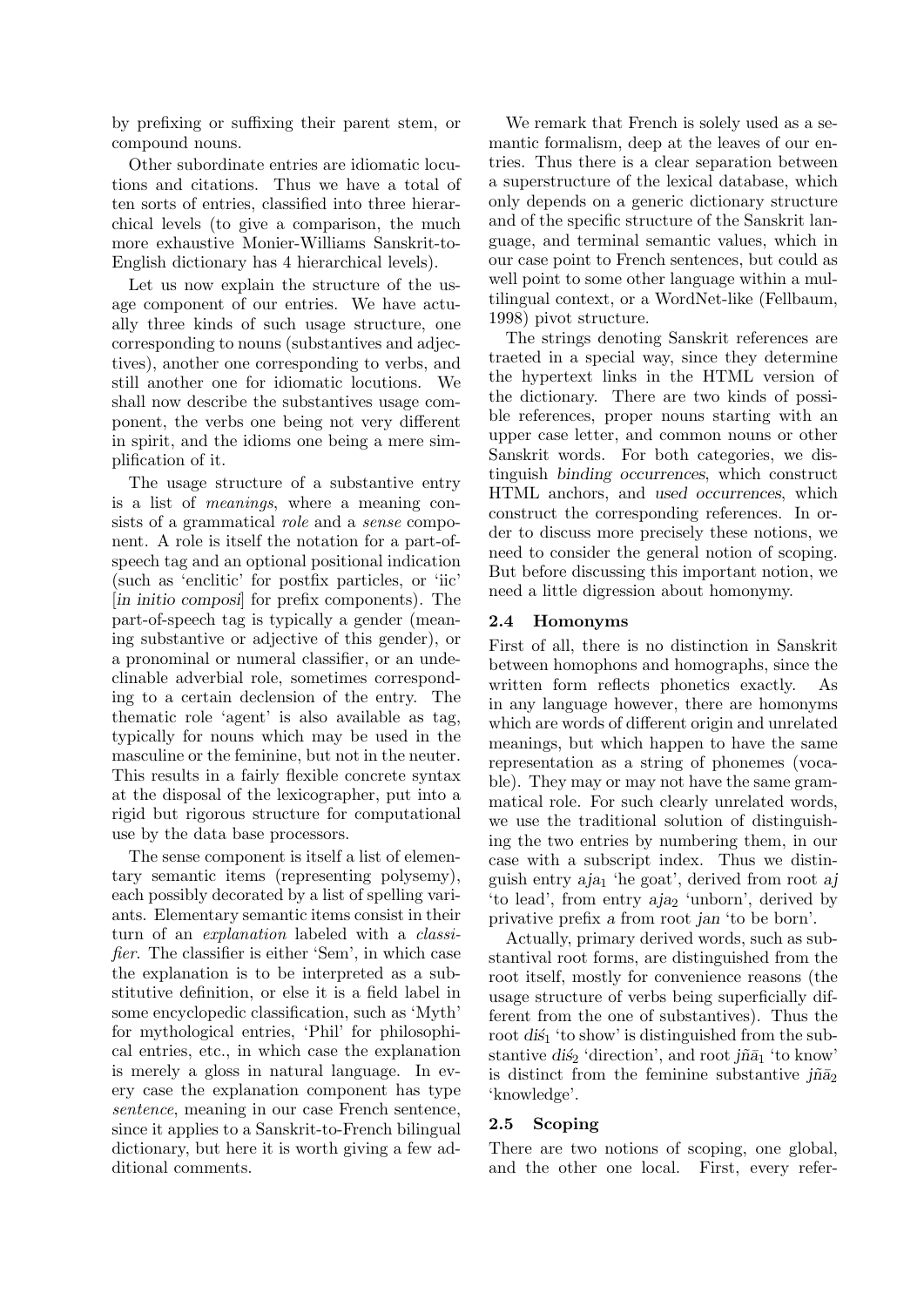ence ought to point to some binding occurrence, somewhere in the data base, so that a click on any used occurrence in the hypertext document ought to result in a successful context switching to the appropriate link. Ideally this link ought to be made to a unique binding occurrence. Such binding occurrences may be explicit in the document; typically, for proper nouns, this corresponds to a specific semantic item, which explains their denotation as the name of some human or mythological figure or geographical entity. For common nouns, the binding occurrence is usually implicit in the structure of the dictionary, corresponding either to the main stem of the entry, or to some auxiliary stem or flexed form listed as an orthographic variant. In this sense a binding occurrence has as scope the full dictionary, since it may be referred to from anywhere. In another sense it is itself within the scope of a specific entry, the one in which it appears as a stem or flexed form or proper name definition, and this entry is itself physically represented within one HTML document, to be loaded and indexed when the reference is activated. In order to determine these, the grinder builds a lexical tree (trie) of all binding occurrences in the data base, kept in permanent storage. A cross-reference analysis checks that each used occurrence is bound somewhere.

Actually, things are still a bit more elaborate, since each stem is not only bound lexicographically in some precise entry of the lexicon, but it is within the scope of some grammatical role which determines uniquely its declension paradigm. Let us explain this by way of a representative example. Consider the following typical entry:

कुमार kumāra m. garçon, jeune homme; fils  $|$  prince; page; cavalier  $|$  myth. np. de Kumāra 'Prince', épith. de Skanda — n. or pur — f. kumārī adolescente, jeune fille, vierge.

There are actually four binding occurrences in this entry. The stem kumāra is bound initially with masculine gender for the meaning 'boy', and rebound with neuter gender for the meaning 'gold'. The stem kum $\bar{a}r\bar{l}$  is bound with feminine gender for the meaning 'girl'. Finally the proper name Kumāra is bound in the mythological sememe, the text of which contains an explicit reference to proper name Skanda.

## 3 The grammatical engine

We are now ready to understand the second stage in our Sanskrit linguistic tools, namely

the grammatical engine. This engine allows the computation of inflected forms, that is declensions of nouns and finite conjugated forms of verbs. For nouns, we observe that in Sanskrit, declension paradigms are determined by a suffix of the stem and its grammatical gender. Since we just indicated that all defined occurrences of substantive stems occurring in the dictionary were in the scope of a gender declaration, this means that we can compute all inflected forms of the words in the lexicon by iterating a grammatical engine which knows how to decline a stem, given its gender.

Similary, for verbs, conjugation paradigms for the present system fall into 10 classes (and the aorist system has 7 classes). Every root entry mentions explicitly its (possibly many) present and aorist classes.

### 3.1 Sandhi

Given a stem and its gender, standard grammar paradigm tables give for each number and case a suffix. Glueing the suffix to the stem is computed by a phonetic euphony process known as sandhi (meaning 'junction' in Sanskrit). Actually there are two sandhi processes. One, called external sandhi, is a regular homomorphism operating on the two strings representing two contiguous words in the stream of speech. The end of the first string is modified according to the beginning of the second one, by a local euphony process. Since Sanskrit takes phonetics seriously, this euphony occurs not just orally, but in writing as well. This external sandhi is relevant to contiguous words, and compound formation.

A more complex transformation, called internal sandhi, occurs for words derived by affixes and thus in particular for inflected forms in declension and conjugation. The two composed strings influence each other in a complex process which may influence non-local phonemes. Thus prefixing ni (down) to root sad (to sit) makes verb nisad (to sit down) by retroflexion of  $s$  after  $i$ , and further suffixing it with na for forming its past participle makes nisanna (seated) by assimilation of  $d$  with  $n$  and further retroflexion of both occurrences of  $n$ .

While this process remains deterministic (except for occasional cases where some phonetic rules are optional), and thus is easily programmable for the synthesis of inflected forms, the analysis of such derivations is nondeterministic in a more complex way than the simple external sandhi, since it involves a com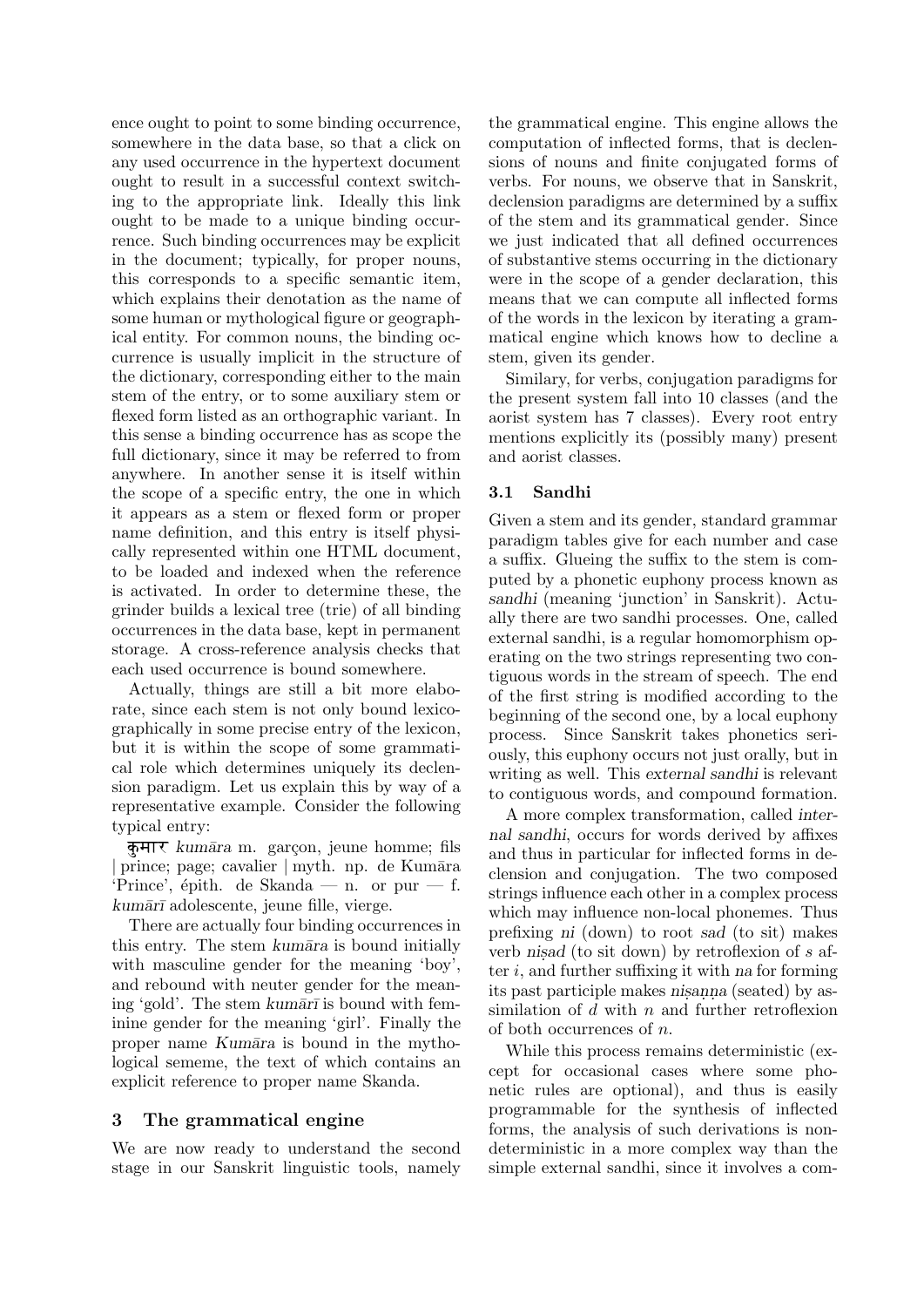plex cascading of rewrites.

## 3.2 Declensions

Using internal sandhi, systematic declension tables drive the declension engine. Here too the task is not trivial, given the large number of cases and exceptions. At present our nominal grammatical engine, deemed sufficient for the corpus of classical Sanskrit (that is, not attempting the treatment of complex vedic forms), operates with no less than 86 tables (each describing 24 combinations of 8 cases and 3 numbers). This engine may generate all declensions of substantives, adjectives, pronouns and numerals. It is to be remarked that this grammatical engine, available as a stand-alone executable, is to a large extent independent of the lexicon, and thus may be used to give the declension of words belonging to a larger corpus. However, the only deemed correctness is that the words actually appearing in the lexicon get their correct declension patterns, including exceptions.

This grammatical engine is accessible online from the hypertext version of the lexicon, since its abstract structure ensures us not only of the fact that every defined stem occurs within the range of a gender declaration, but conversely that every gender declaration is within the range of some defined stem. Thus we made the gender declarations (of non-compound entries) themselves mouse sensitive as linked to the proper instanciation of the grammatical CGI program. Thus one may navigate with a Web browser not only within the dictionary as an hypertext document (thus jumping in the example above from the definition of Kumāra to the entry where the name Skanda is defined, and conversely), but also from the dictionary to the grammar, obtaining all relevant inflected forms.

Similarly for roots, the present class indicator is mouse-sensitive, and yields on demand the corresponding conjugation tables. This underlines a general requirement for the grammatical tools: each such process ought to be callable from a concrete point in the text, corresponding unambiguously to a node in the abstract syntax of the corresponding entry, with a scoping structure of the lexicon such that from this node all the relevant parameters may be computed unambiguously.

In order to compute conjugated forms of nonroot verbs, the list of its relevant preverbs is available, each preverb being a link to the ap-

propriate entry (from which the etymological link provides the return pointer). Other derived stems (causative, intensive and desiderative forms) act also as morphology generators.

## 3.3 Inflected forms management

One special pass of the grinder generates the trie of all declensions of the stems appearing in the dictionary. This trie may be itself prettyprinted as a document describing all such inflected forms. At present this represents about 2000 pages of double-column fine print, for a total of around 200 000 forms of 8200 stems (133655 noun forms and 55568 root finite verbal forms).

## 3.4 Index management

Another CGI auxiliary process is the index. It searches for a given string (in transliterated notation), first in the trie of defined stems, and if not found in the trie of all declined forms. It then proposes a dictionary entry, either the found stem (the closest stem the given string is an initial prefix of) or the stem (or stems) whose declension is the given string, or if both searches fail the closest entry in the lexicon in alphabetical order. This scheme is very effective, and the answer is given instantaneously.

An auxiliary search engine searches Sanskrit words with a naive transcription, without diacritics. Thus a request for panini will return the proper link to *pānini*.

#### 3.5 Lemmatization

The basic data structures and algorithms developed in this Sanskrit processor have actually been abstracted as a generic Zen toolkit, available as free software (Huet, 2002; Huet, 2003b; Huet, 2003d).

One important data structure is the revmap, which allows to store inflected forms as an invertible morphological map from stems, with minimal storage. The Sanskrit platform uses this format to store its inflected forms in a in such a way that it may directly be used as a lemmatizer. Each form is tagged with a list of pairs (stem, features), where features gives all the morphological features used in the derivation of the form from root stem. A lemmatization procedure, available as a CGI executable, searches this structure. For instance, for form devayos it lists:

{ loc. du. m. | gen. du. m. | loc. du. n. | gen. du. n. }[deva]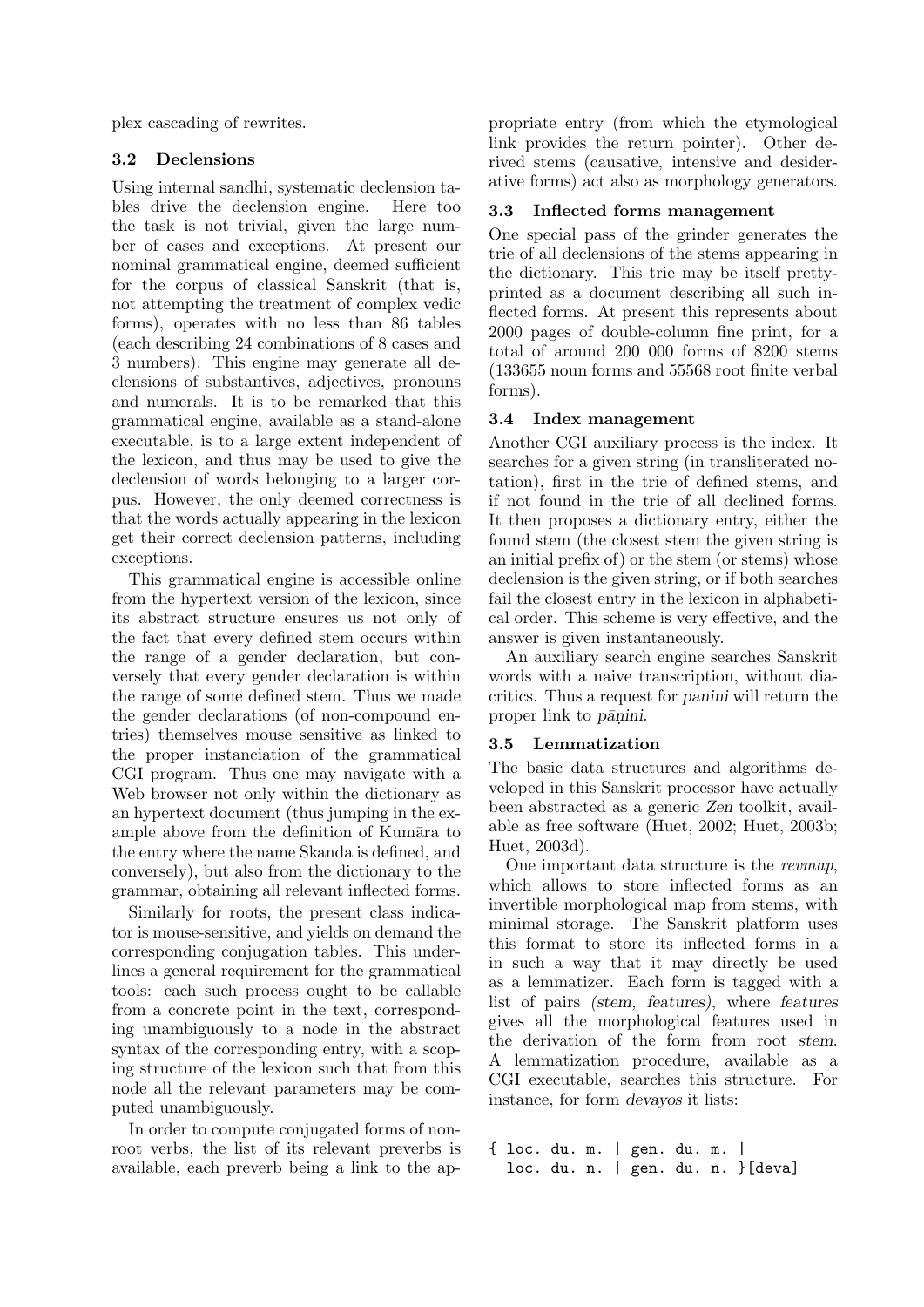where the stem deva is a hyperlink to the corresponding entry in the lexicon. Similarly for verbal forms. For pibati it lists:

{ pr. a. sg. 3 }[paa\_1], indicating that it is the 3rd person singular present form of root  $p\bar{a}_1$  in the active voice.

We end this section by remarking that we did not attempt to automate derivational morphology, although some of it is fairly regular. Actually, compound formation is treated at the level of segmentation, since classical Sanskrit does not impose any bound on its recursion depth. Verb formation (which sequences of preverbs are allowed to prefix which root) is explicit in the dictionary structure, but it is also treated at the level of the segmentation algorithm, since this affix glueing obeys external sandhi and not internal sandhi, a peculiarity which may follow from the historical development of the language (preverbs derive from postpositions). At present, noun derivatives from verbal roots are explicit in the dictionary rather than being computed out, but we envision in some future edition to make systematic the derivation of participles, absolutives, infinitives, and periphrastic future and perfect.

## 4 Syntactic analysis

## 4.1 Segmentation and tagging

The segmenter takes a Sanskrit input as a stream of phonemes and returns a stream of solutions, where a solution is a list of (inflected) words and sandhi rules such that the input is obtainable by applying the sandhi rules to the successive pairs of words. It is presented, and its completeness is proved, in (Huet, 2004). Further details on Sanskrit segmentation are given in (Huet, 2003a; Huet, 2003c).

Combined with the lemmatizer, we thus obtain a (non-deterministic) tagger which returns all the (shallow) parses of an input sentence. Here is an easy example:

#### # process "maarjaarodugdha.mpibati";

```
Solution 1 :
[ maarjaaras
< { nom. sg. m. }[maarjaara] >
   with sandhi as |d \rightarrow od][ dugdham
< { acc. sg. m. | acc. sg. n. |
     nom. sg. n. }[dugdha] >
   with sandhi m|p \rightarrow mp[ pibati
```
#### < { pr. a. sg. 3 }[paa#1] > with sandhi identity]

This explains that the sentence māriārodugdhampibati (a cat drinks milk) has one possible segmentation, where maarjaras, nominative singular masculine of maarjara (and here the stem is a hyperlink to the entry in the lexicon glosing it as chat i.e. cat) combines by external sandhi with the following word by rewriting into maarjaro, followed by dugdham which is the accusative singular masculine of dugdha (draught) or the accusative or nominative singular neuter of dugdha (milk - same vocable), which combines by external sandhi with the following word by rewriting into its nasalisation *dugdham*, followed by *pibati* ... (drinks).

# 4.2 Applications to philology

We are now at the stage which, after proper training of the tagger to curb down its overgeneration, we shall be able to use it for scanning simple corpus (i. e. corpus built over the stem forms encompassed in the lexicon). The first level of interpretation of a Sanskrit text is its word-to-word segmentation, and our tagger will be able to assist a philology specialist to achieve complete morphological mark-up systematically. This will allow the development of concordance analysis tools recognizing morphological variants, a task which up to now has to be performed manually.

At some point in the future, one may hope to develop for Sanskrit the same kind of informative repository that the Perseus web site provides for Latin and Classical Greek<sup>2</sup>. Such resources are invaluable for the preservation of the cultural heritage of humanity. The considerable classical Sanskrit corpus, rich in philosophical texts but also in scientific, linguistic and medical knowledge, is an important challenge for computational linguistics.

Another kind of envisioned application is the mechanical preparation of students' readers analysing a text at various levels of information, in the manner of Peter Scharf's Sanskrit Reader<sup>3</sup>.

The next stage of analysis will group together tagged items, so as to fulfill constraints of subcategorization (accessible from the lexicon) and

```
^{2}http://www.perseus.tufts.edu/
```

```
3
http://cgi-user.brown.edu/Departments/
Classics/Faculty/Scharf/
```